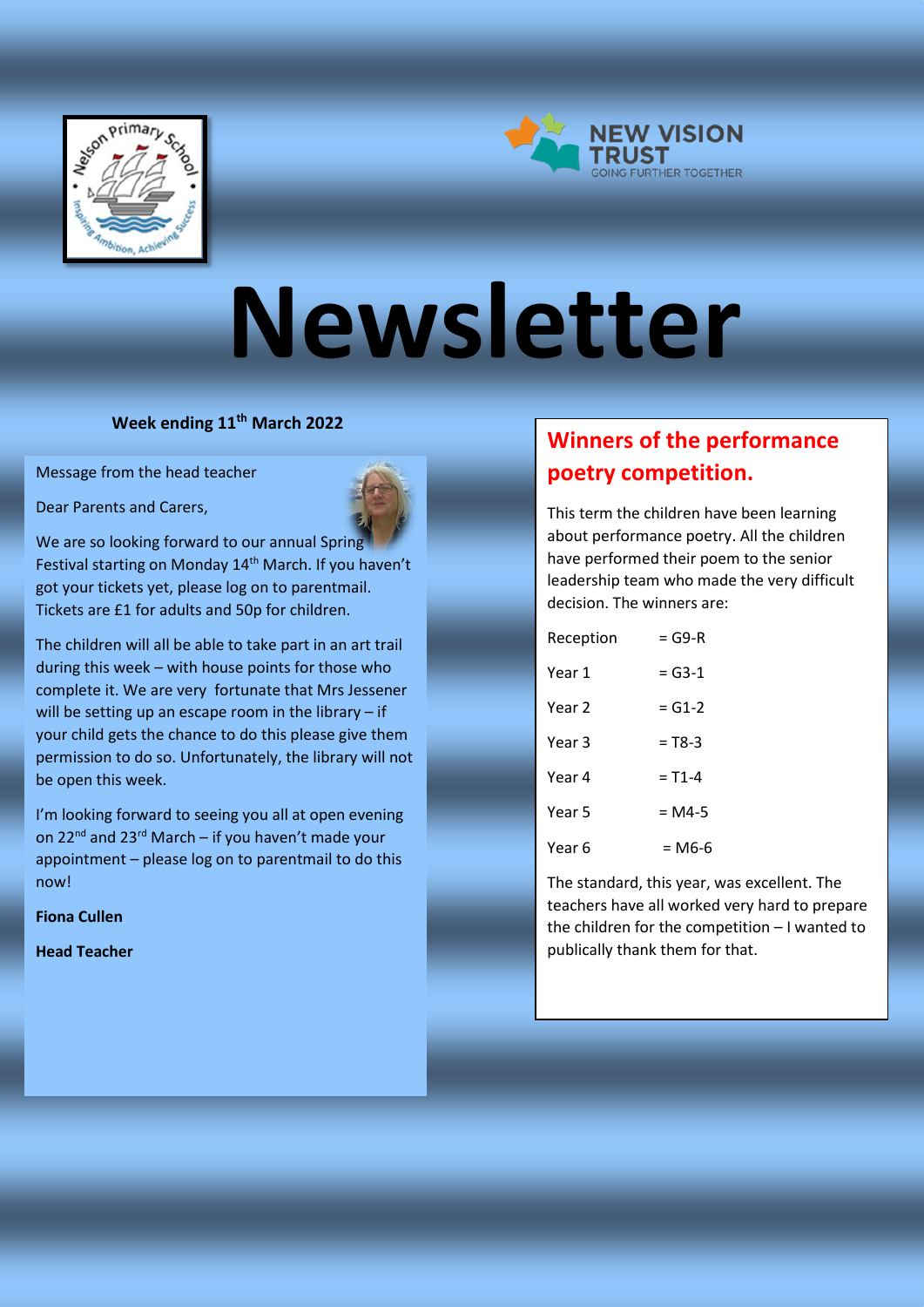#### **Uniform**

Please make sure your child wears the correct uniform for school.

We want everyone to wear uniform to give a sense of belonging to all the pupils our school; and for our school to stand out particularly when we take the children out of the school grounds.

Our PE kit is the blue PE t-shirt and navy blue leggings or jogging bottoms or shorts.

Most children wear the uniform but unfortunately some people are choosing to wear track suits in the wrong colour or named brands or the wrong colour jumper, skirt or trousers. Your child will be give the correct clothes to borrow for the day if they don't have the correct uniform.

If any children have grown out of their uniform, it would be really good to bring it in to school so that we can support those children who need it.

**Thank you**

#### **Red Nose day.**

This year our school council are organising our charity day for comic relief. They are asking children to wear red and to bring £1 to put in the buckets on the way into school.

M1 and M3 will be going on a trip so they need to wear uniform when they come to school but can bring something red to wear when they get back to school.

Children performing in the orchestra concert will need to bring their uniform to wear for the concert.



#### **Parent survey**

Thank you to those parents who completed our survey. There were 305 responses! Although this is a large number of people we think that more people may want to have their say. At open evening there will be another opportunity for you to complete this survey.

We are delighted that so many of you want to join in with a parents' group. We will be asking those that are interested to join a meeting very soon to discuss ideas.



### **Dates for your diary**

**Monday 14th March SPRING FESTIVAL STARTS Friday 18th March RED NOSE DAY Tuesday 22nd March and Wednesday 23rd March – LEARNING REVIEW EVENI Monday 4th April – School closed for Easter Holiday Tuesday 19th April – Children return to school Monday 2nd May – School closed for Mayday bank holiday Thursday 5th May – School closed for elections Monday 30th May – School closed for half term Monday 6th June 2022 – School closed for extra holiday to celebrate the Queen's Platinum Jubilee Tuesday 7th June – Children return to school**